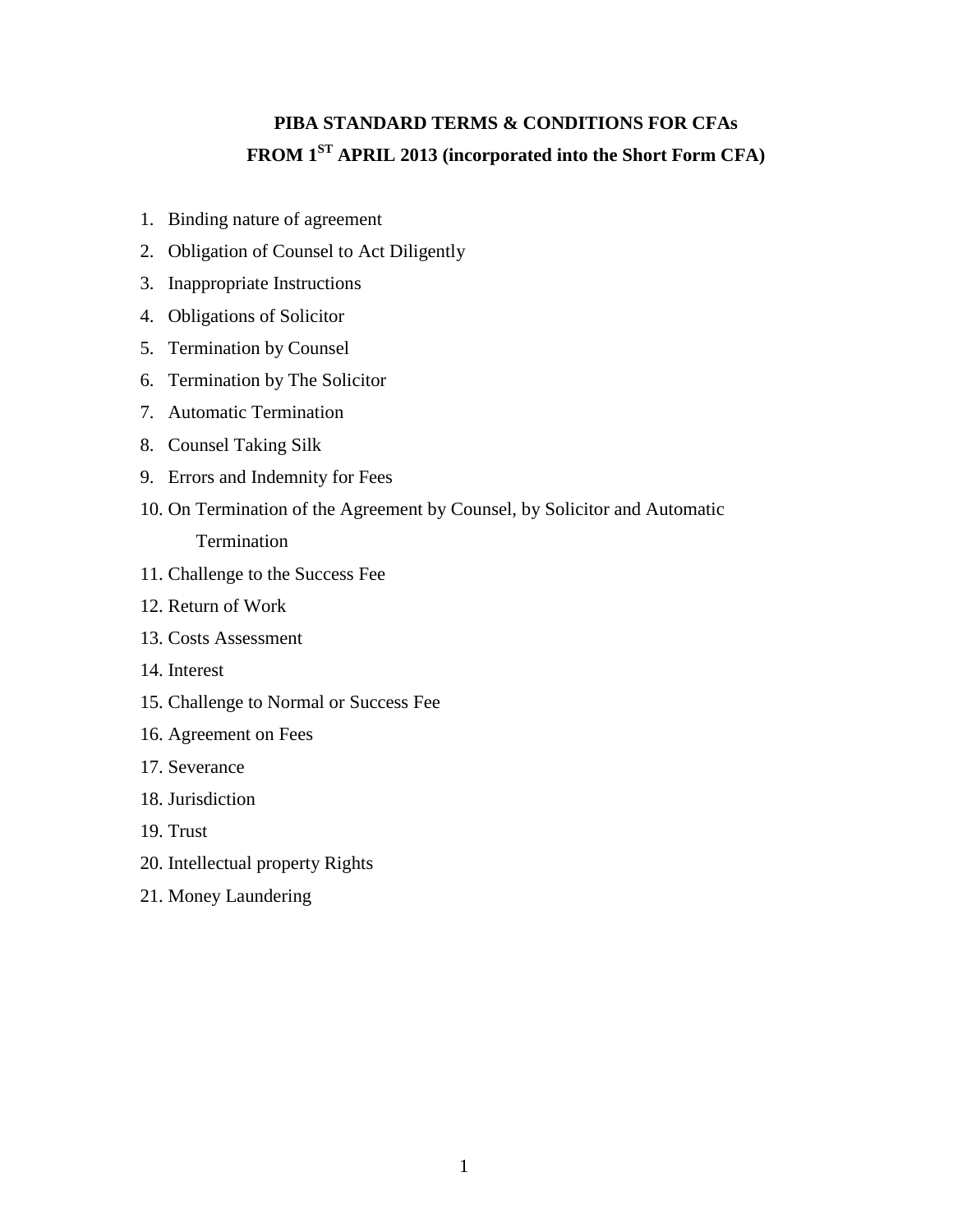#### **1. Binding Nature of the Agreement**

(1) Unless they specify otherwise, the delivery of the first instructions to Counsel in an individual case with a request that he/she undertake that case on a conditional fee basis shall constitute an offer to Counsel to undertake that case in accordance with the terms of the Edition of the APIL/PIBA Conditional Fee Agreement then current (details of which are published on Counsel's Chambers' website) with such a success fee between 0% and 100% as Counsel deems appropriate.

(2) Counsel will not be not bound to act on a conditional fee basis until he/she has completed and sent to the Solicitor a short form conditional fee agreement (if necessary with a risk assessment form setting out Counsel's success fee and the reasons therefore) and the sending of this agreement shall constitute acceptance by Counsel of the Solicitor's offer and a contract on these terms will bind the parties without the need for any signature by the solicitor or further communication.

(3) Provided that if either the first instructions specify that (1) above shall not apply or the Solicitor informs Counsel within 7 days of receipt of the signed short form conditional fee agreement that the terms of the same are not acceptable (in circumstances where the Solicitor has not already expressly accepted the same), then a contract on these terms will only be binding on the parties when the solicitor signs the short form agreement.

# **2. Obligation of Counsel to act diligently**

Counsel agrees to act in accordance with clause 8 of the Bar Council's (New) Standard Contractual Terms for the Supply of Legal Services by Barristers to Authorised Persons 2012 which state:

"8.1 The Barrister will exercise reasonable skill and care in providing the Services. The Barrister acknowledges the existence of a duty of care owed to the Lay Client at common law, subject to his professional obligations to the Court and under the Code.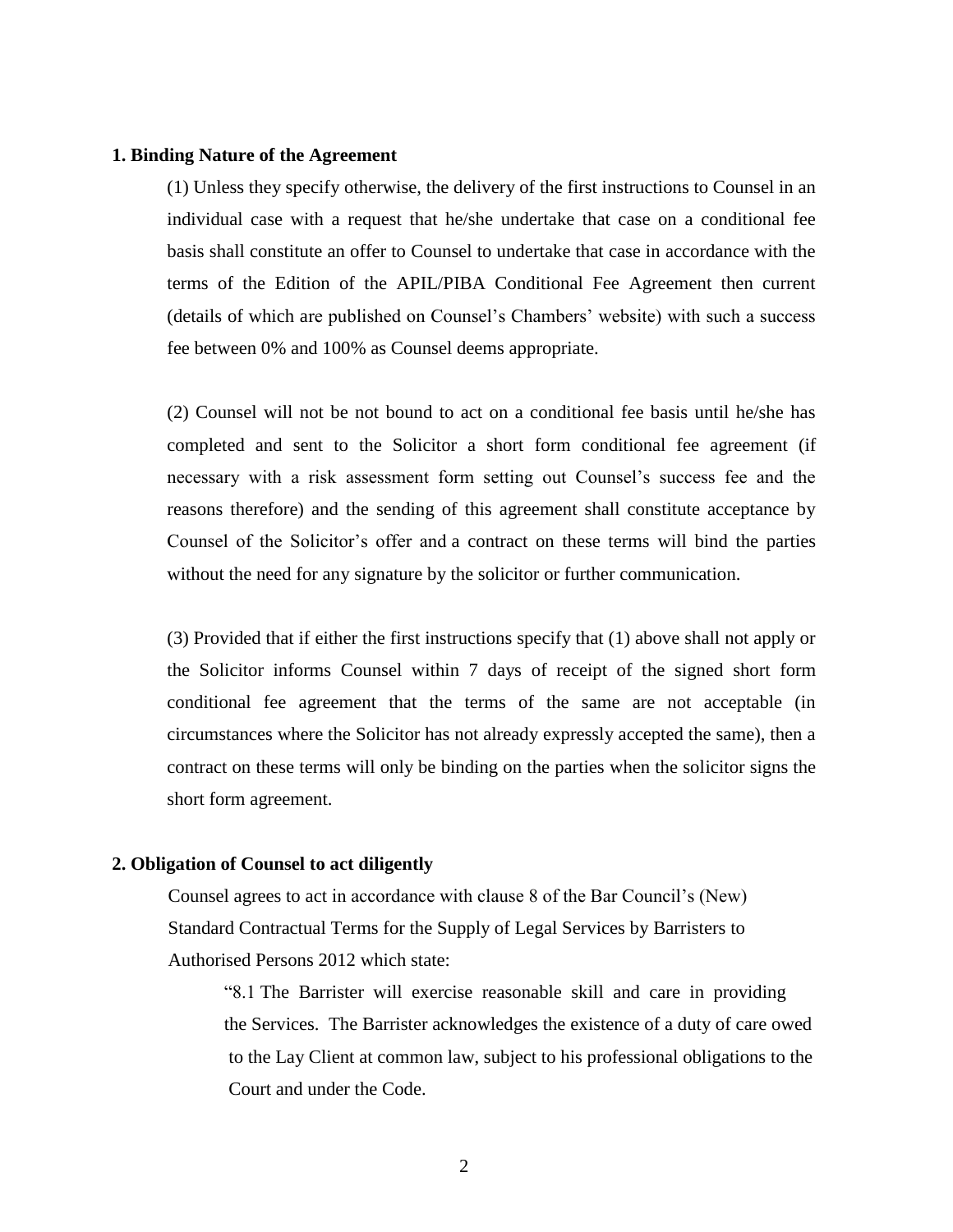8.2 The Barrister will provide the Services by such date as may be agreed between the parties and n any event will do so within a reasonable time having regard to the nature of the Instructions and his other pre‐existing professional obligations as referred to in paragraph 701 of the Code. 8.3 The Barrister may delegate the provision of any part of the Services but will remain responsible for the acts, omissions, defaults or Negligence of any delegate as if they were the acts, omissions, defaults or negligence of the Barrister.

8.4 The Barrister will, in addition, provide all information reasonably required to enable the Lay Client and/or Authorised Person to assess what costs have been incurred and to obtain and enforce any order or agreement to pay costs against any third party."

#### **3. Inappropriate Instructions**

Counsel is not bound to accept inappropriate instructions:

- (1) to appear at any hearing where such instructions would be disproportionate to the nature of the hearing and where it would be reasonable (a) for Counsel to consider that Counsel's fees would not be allowed on assessment; or (b) for the Solicitor to instruct a barrister of less experience and seniority, (albeit that Counsel shall use his/her best endeavours to ensure that an appropriate barrister will act for the Client on the same terms as this agreement);
- (2) to draft documents or advise if a barrister of similar seniority would not ordinarily be instructed so to do if not instructed on a conditional fee basis;
- (3) outside the scope of this agreement.

# **4. Obligations of the solicitor**

The solicitor agrees:

(1) to comply with all the requirements of the CPR, the practice direction about costs supplementing parts 43 to 48 of the CPR (PD Costs), the relevant pre-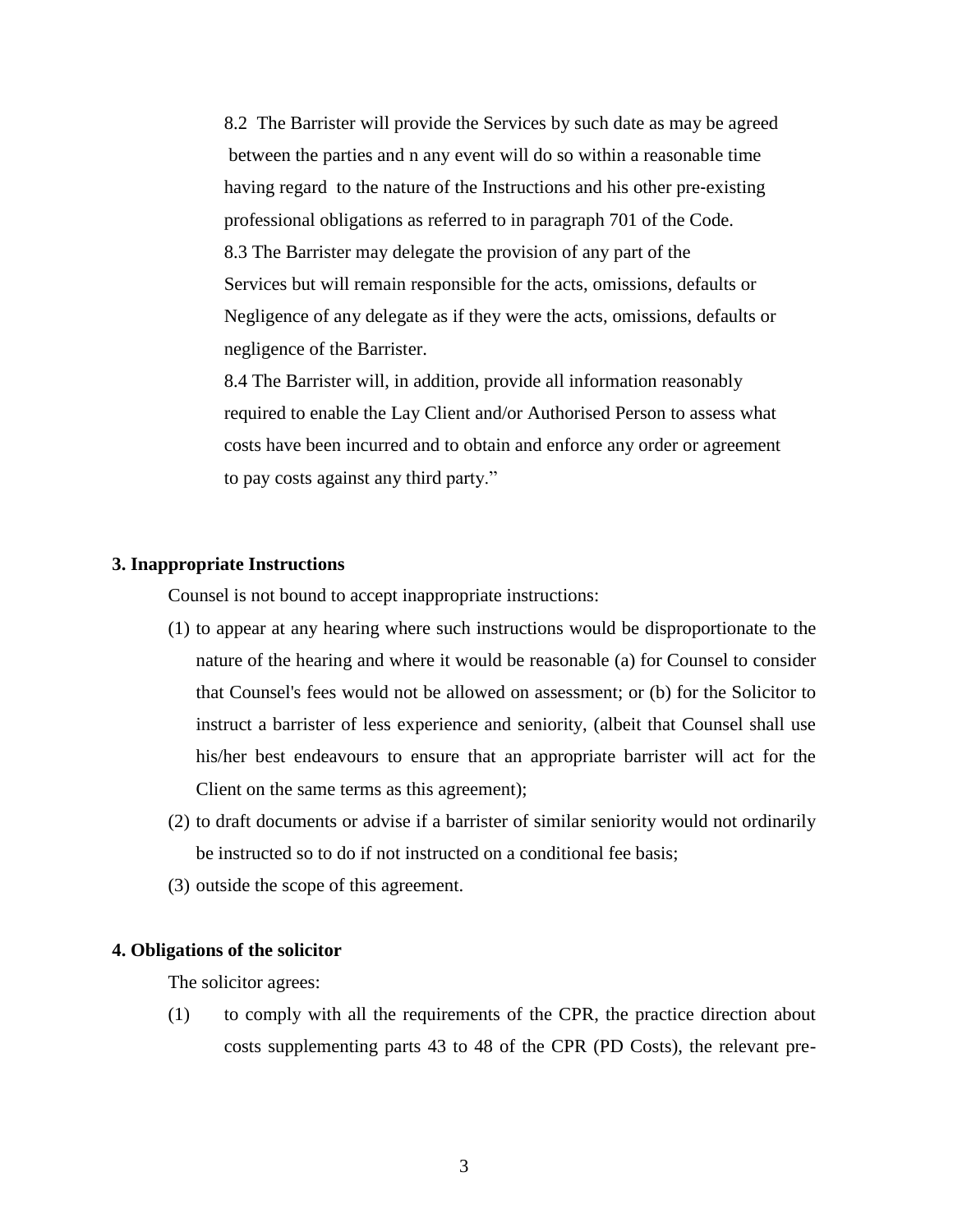action protocol, and any court order relating to costs budgets and conditional fee agreements;

- (2) promptly to apply for relief from sanction pursuant to CPR part 3 if any default under the CPR occurs and to notify Counsel of any such default;
- (3) to act diligently in all dealings with Counsel and the prosecution of the claim;
- (4) to liaise with or consult Counsel about the likely amount of Counsel's fees before filing any estimate of costs or costs budget in the proceedings, and to provide a copy of any such estimate to Counsel;
- (5) to consult Counsel on the need for advice and action following the exchange of factual and expert evidence;
- (6) to deliver within a reasonable time papers reasonably requested by Counsel for consideration;
- (7) promptly to bring to Counsel's attention:

(a) any priority or equivalent report to insurers;

(b) any Part 36 or other offer to settle;

(c) any Part 36 payment into Court;

(d) any evidence information or communication which may materially affect the merits of any issue in the case;

(e) any application by any party to have the Client's costs capped;

(f) any costs capping order;

(g) any other factor coming to the Solicitor's attention which may affect Counsel's entitlement to fees whether before or after the termination of this agreement;

(8) promptly to communicate to the Client any advice by Counsel:

(a) to make, accept or reject any Part 36 or other offer;

(b) to accept or reject any Part 36 payment in;

(c) to incur, or not incur, expenditure in obtaining evidence or preparing the case;

(d) to instruct Leading Counsel or a more senior or specialised barrister;

(e) that the case or an substantial issue in the case is likely to be lost;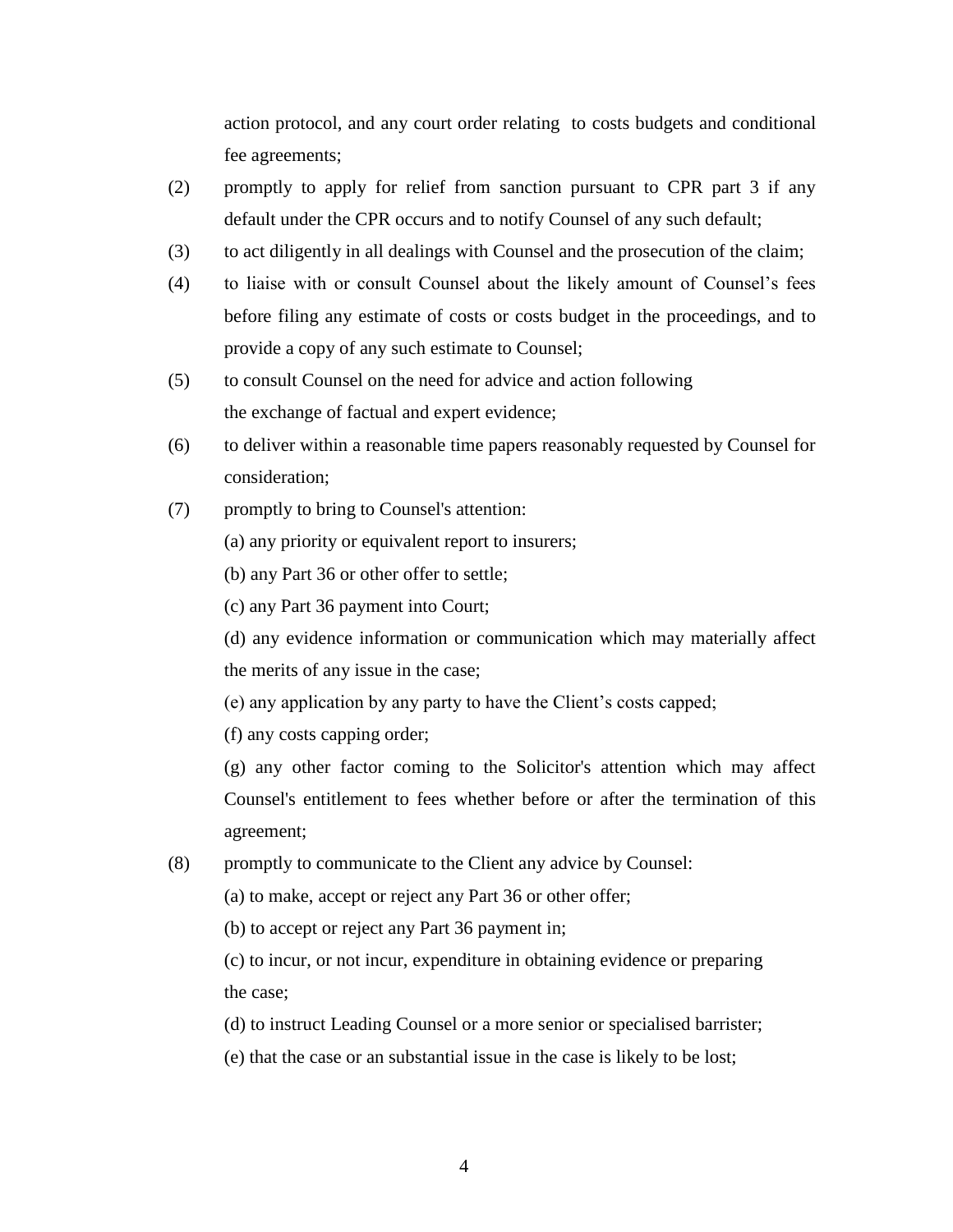(f) that damages and costs recoverable on success make it unreasonable or uneconomic for the action to proceed;

- (9) promptly to inform Counsel's clerk of any listing for trial or any hearing;
- (10) to deliver the brief to Counsel in accordance with the short form agreement between the Solicitor and Counsel;
- (11) to inform Counsel promptly if the case concludes at any time before the date fixed for trial;
- (12) if any summary assessment of costs takes place in the absence of Counsel, to make representations on Counsel's behalf in relation to his/her fees;
- (13) to inform Counsel in writing within 2 days of any reduction of Counsel's fees on summary assessment in the absence of Counsel and of any directions given under PDCosts 20.3(1) or alternatively to make application for such directions on Counsel's behalf
- (14) where more than one Defendant is sued, the Solicitor will write to the "after the event" insurers clarifying whether and when Defendants' costs are to be covered if the Claimant does not succeed or win against all of the Defendants, and send that correspondence to Counsel; and
- (15) when drawing up a costs bill at any stage of the case to include in it a claim for Counsel's fees and interest on Counsel's fees.

# **TERMINATION**

#### **5. Termination by Counsel**

Counsel may terminate the agreement if:

- (1) Counsel discovers any fact or document which should have been disclosed to him and which materially affects Counsel's view of the likelihood of success and/or the amount of financial recovery in the event of success;
- (2) Counsel discovers that the Solicitor is in breach of any obligation in paragraph 4 hereof;
- (3) the Solicitor, Client or any Litigation Friend rejects Counsel's advice in any respect set out in paragraph 4(8) hereof;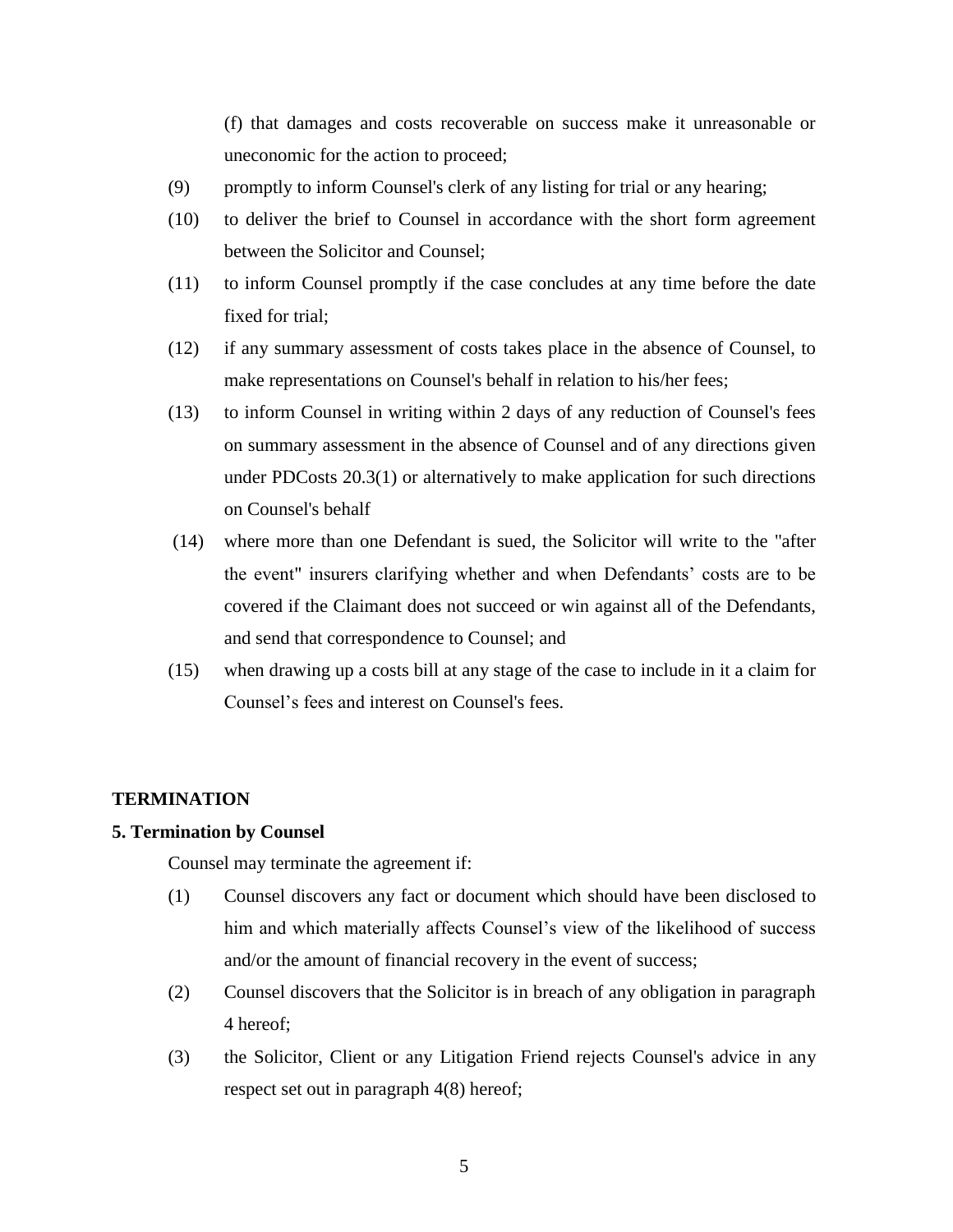- (4) Counsel is informed or discovers the existence of any set-off or counter-claim which materially affects the likelihood of success and/or the amount of financial recovery in the event of success;
- (5) Counsel is informed or discovers the existence of information which has been falsified or should have been but has not been provided by the Solicitor, Client or any Litigation Friend, of which Counsel was not aware and which Counsel could not reasonably have anticipated, which materially affects the merits of any substantial issue in the case;
- (6) Counsel is required to cease to act by the Code of Conduct of the Bar of England and Wales or Counsel's professional conduct is being impugned; provided that Counsel may not terminate the agreement if so to do would be a breach of that Code, and notice of any termination must be communicated promptly in writing to the Solicitor;
- (7) a costs capping order is made which Counsel reasonably believes may adversely affect the recoverability of his or her normal fees
- (8) if the Opponent receives Community Legal Service funding.

# **6. Termination by the Solicitor**

The Solicitor may terminate the agreement at any time on the instructions of the Client or any Litigation Friend.

# **7. Automatic Termination**

This agreement shall automatically terminate if:

- (1) Counsel accepts a full-time judicial appointment;
- (2) Counsel retires from practice;
- (3) the Solicitor's agreement with the Client is terminated before the conclusion of the case;
- (4) Legal Services Commission funding is granted to the Client;
- (5) the court makes a Group Litigation Order covering this claim.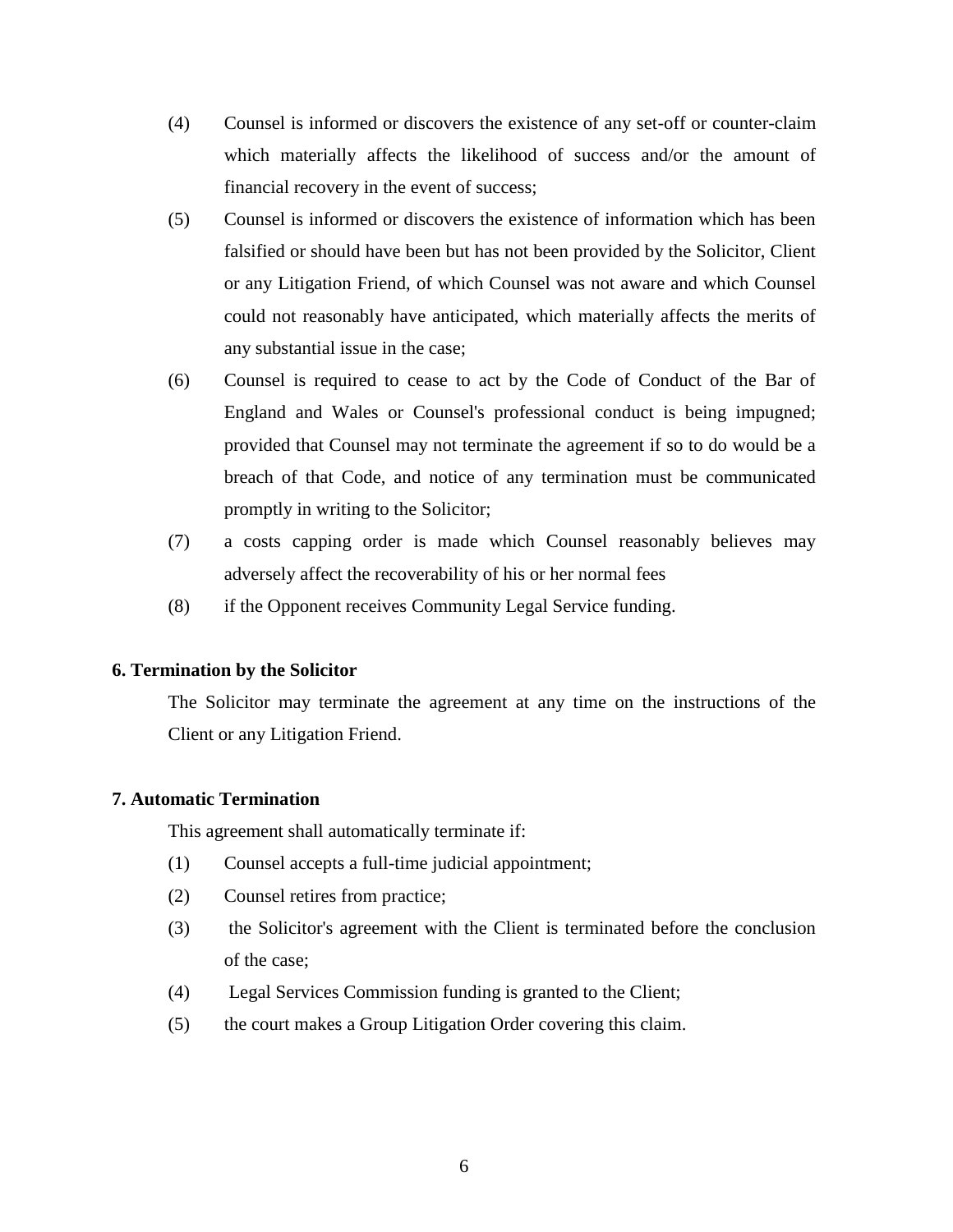#### **8. Counsel taking Silk**

 If Counsel becomes Queen's Counsel during the course of the agreement then either party may terminate it provided he/she does so promptly in writing.

#### **9. Errors and Indemnity for Fees**

- (1) If, because of a breach by the Solicitor of his/her duty to the Client, the Client's claim is dismissed or struck out:
	- (a) for non compliance with an interlocutory order; or
	- (b) for want of prosecution, or
	- (c) by rule of court or the Civil Procedure Rules;

or if the claim becomes unenforceable against the MIB for breach of the terms of the Uninsured Drivers Agreements or the Untraced Drivers Agreements: the Solicitor shall (subject to sub paragraphs (3) - (6) hereof) pay Counsel such normal fees as would have been recoverable under the Agreement to the date of strike out.

- (2) If, because of a breach by Counsel of his/her duty to the Client, the Client's claim is dismissed or struck out:
	- (a) for non compliance with an interlocutory order; or
	- (b) for want of prosecution, or

(c) by rule of court or the Civil Procedure Rules

Counsel shall (subject to sub paragraphs (3) -(6) hereof) pay the Solicitor such basic costs as would have been recoverable from the Client under the Solicitor's agreement with the Client to the date of strike out.

- (3) If, because of non-compliance by the Solicitor of the obligations under subparagraphs  $(1)$ ,  $(2)$ ,  $(12)$  or  $(13)$  of paragraph 4 above, Counsel's success fee is not payable by Client then the Solicitor shall (subject to sub-paragraphs (5) to (7) hereof) pay Counsel such success fees as would have been recoverable under the Agreement.
- (4) No payment shall be made under sub paragraph (1), (2) or (3) hereof in respect of any non-negligent breach by the Solicitor or Counsel.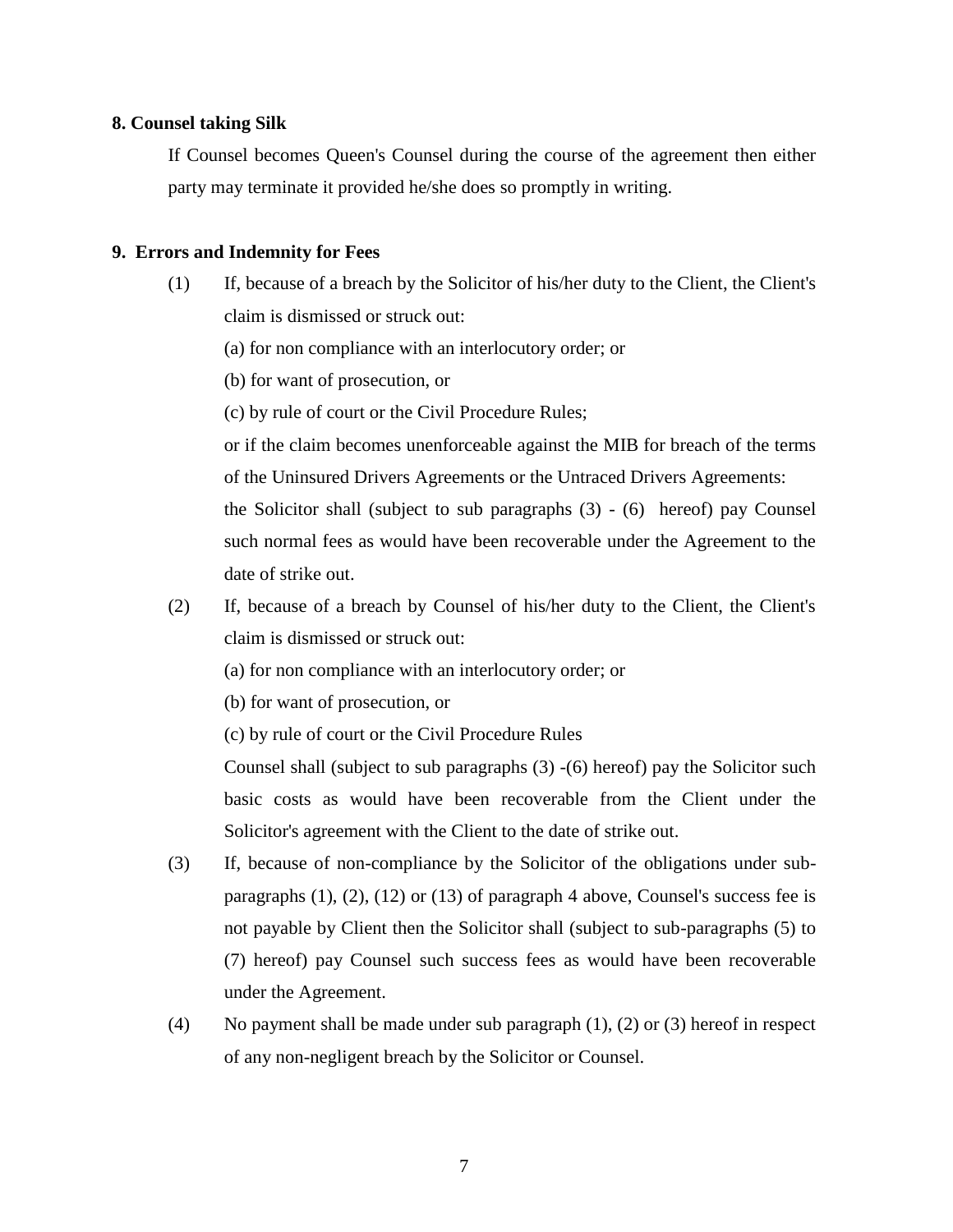#### **Adjudication on disagreement**

- (5) In the event of any disagreement as to whether there has been an actionable breach by either the Solicitor or Counsel, or as to the amount payable under sub paragraph  $(1)$ ,  $(2)$  or  $(3)$  hereof, that disagreement shall be referred to adjudication by a panel consisting of a Barrister nominated by PIBA and a Solicitor nominated by APIL who shall be requested to resolve the issue on written representations and on the basis of a procedure laid down by agreement between PIBA and APIL. The costs of such adjudication shall, unless otherwise ordered by the panel, be met by the unsuccessful party.
- (6) In the event of a panel being appointed pursuant to sub paragraph (5) hereof: (a) if that panel considers, after initial consideration of the disagreement, that there is a real risk that they may not be able to reach a unanimous decision, then the panel shall request APIL (where it is alleged there has been an actionable breach by the Solicitor) or PIBA (where it is alleged that the has been an actionable breach by Counsel) to nominate a third member of the panel;

(b) that panel shall be entitled if it considers it reasonably necessary, to appoint a qualified costs draftsman, to be nominated by the President for the time being of the Law Society, to assist the panel;

(c) the Solicitor or Counsel alleged to be in breach of duty shall be entitled to argue that, on the basis of information reasonably available to both the Solicitor and Counsel, the claim would not have succeeded in any event. The panel shall resolve such issue on the balance of probabilities, and if satisfied that the claim would have been lost in any event shall not make any order for payment of fees or costs.

#### **Cap**

(7) the amount payable in respect of any claim under sub paragraph (1) or (2) or (3) shall be limited to a maximum of £25,000.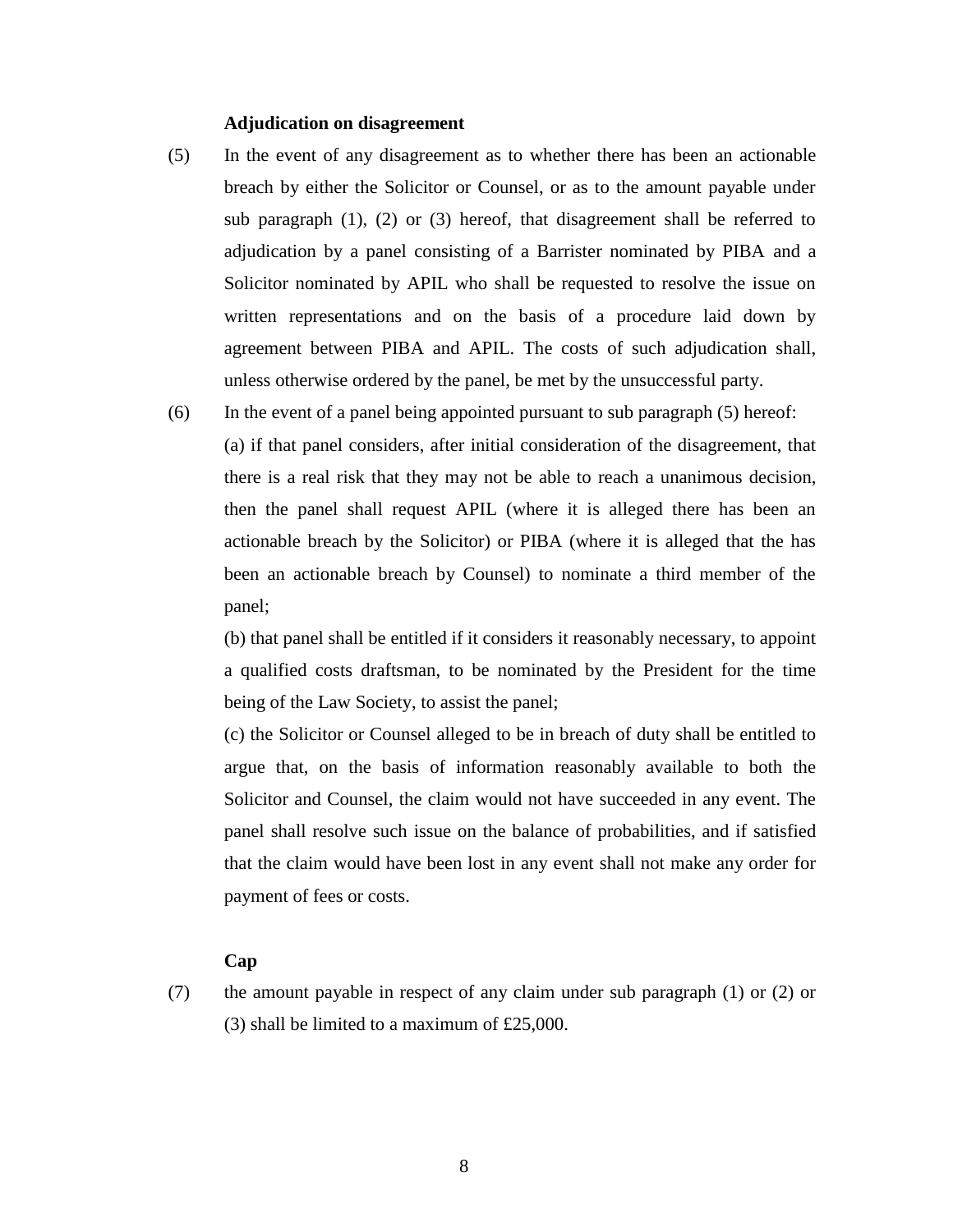#### **On Termination of the Agreement**

#### **10. Termination by Counsel, Solicitor or Automatic Termination**

# **10.1 Termination by Counsel**

- (1) If Counsel terminates the agreement under paragraph 5 then, subject to subparagraph 2 hereof, Counsel may elect either: (a) to receive payment of normal fees without a success fee which the Solicitor shall pay not later than three months after termination: ("Option A"), or (b) to await the outcome of the case and receive payment of normal and success fees if it ends in success: ("Option B").
- (2) If Counsel terminates the agreement because the Solicitor, Client or Litigation Friend rejects advice under paragraph 4(8) (e) or 4(8)(f) Counsel is entitled only to "Option B".

#### **10.2 Termination by the Solicitor**

If the Solicitor terminates the agreement under paragraph 6, Counsel is entitled to elect between "**Option A**" and "**Option B**".

#### **10.3 Automatic Termination and Counsel taking silk**

If the agreement terminates under paragraphs 7or 8 Counsel is entitled only to "**Option B**".

#### **11. Challenge to fees**

If the Client wishes to challenge:

a) the entitlement to fees of Counsel or the level of such fees following termination of the agreement; or

b) any refusal by Counsel after signing this agreement to accept instructions,

the Solicitor must make such challenge in writing within 14 days of termination or refusal.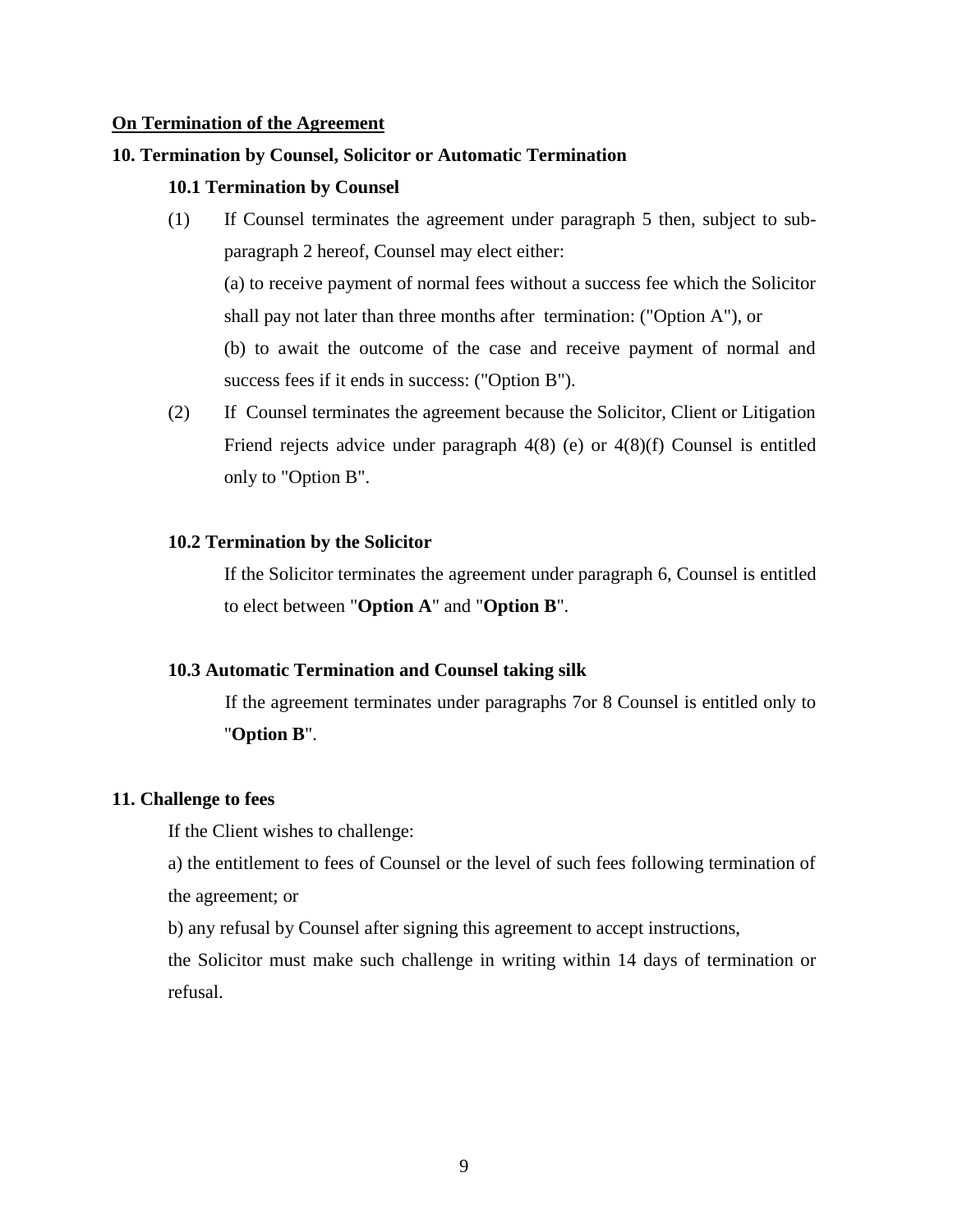# **12. Return of Work**

If Counsel in accordance with the Bar's Code of Conduct is obliged to return any brief or instructions in this case to another barrister, then:

- (1) Counsel will use his/her best endeavours to ensure that an appropriate barrister agrees to act for the Client on the same terms as this agreement;
- (2) If Counsel is unable to secure an appropriate replacement barrister to act for the Client on the same terms as this agreement Counsel will not be responsible for any additional fee incurred by the Solicitor or Client.
- (3) If the case ends in success Counsel's fees for work done shall be due and paid on the conditional fee basis contained in this agreement whether or not the replacement barrister acts on a conditional fee basis; but
- (4) If the Solicitor or Client rejects any advice by the replacement barrister of the type described in paragraph 4(8) hereof, the Solicitor shall immediately notify Counsel who shall be entitled to terminate this agreement under paragraph 5(3).

# **ASSESSMENT AND PAYMENT OF COSTS / FEES**

#### **13. Costs Assessment - interlocutory**

- If:
- (1) a costs order is anticipated or made in favour of the Client at an interlocutory hearing and the costs are summarily assessed at the hearing; or
- (2) The costs of an interlocutory hearing are agreed between the parties in favour of the Client; or
- (3) An interlocutory order or agreement for costs to be assessed in detail and paid forthwith is made in favour of the Client:

Then:

- (a) The Solicitor will include in the statement of costs a full claim for Counsel's normal fees; and
- (b) The Solicitor will promptly conclude by agreement or assessment the question of such costs; and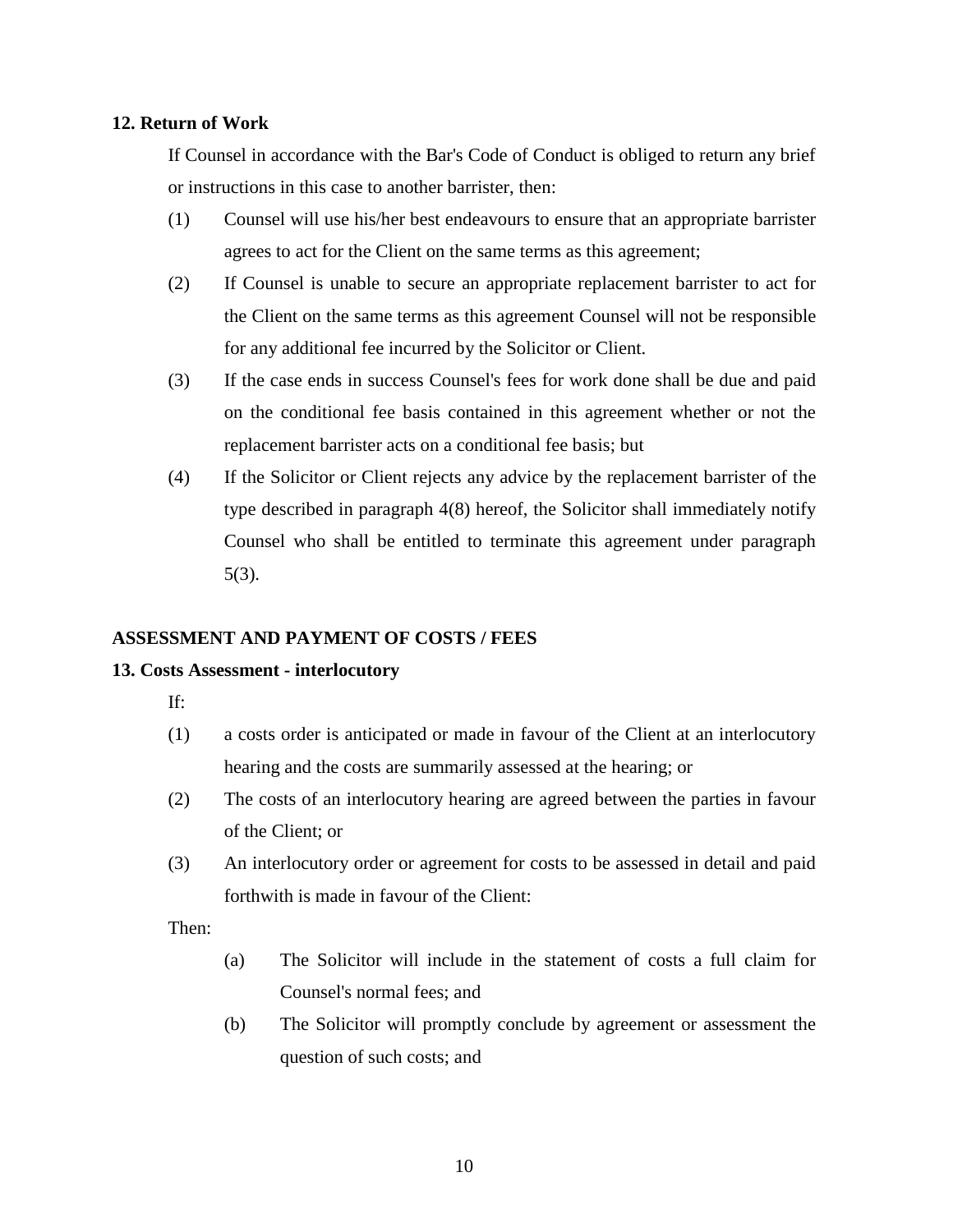(c) Within one month of receipt of such costs the Solicitor will pay to Counsel the amount recovered in respect of his/her fees, such sum to be set off against Counsel's entitlement to normal fees by virtue of this agreement.

# **14. Interest**

The Solicitor will use his best endeavours to recover interest on Counsel's fees from any party ordered to pay costs to the Client and shall pay Counsel the share of such interest that has accrued on Counsel's outstanding fees.

#### **15. Challenge to Normal or Success Fees**

The Solicitor will inform Counsel's clerk in good time of any challenge made to his or her normal fees or success fees and of the date, place and time of any detailed costs assessment the Client or Opponent has taken out pursuant to the Civil Procedure Rules and will provide Counsel with the opportunity to make written or oral representations in support of his/her fees at any assessment and unless Counsel is present or represented at the assessment hearing will place Counsel's risk assessment, relevant details and any written representations before the assessing judge and argue Counsel's case for his/her success fee.

#### **16. Agreement on Fees**

If the Opponent offers to pay the Client's legal fees or makes an offer of one amount that includes payment of Counsel's normal fees at a lower sum than is due under this agreement then the Solicitor:

- (1) Will calculate the proposed pro-rata reductions of the normal and success fees of both Solicitor and Counsel, and
- (2) inform Counsel of the offer and the calculations supporting the proposed prorata reductions referred to in paragraph (a) above, and
- (3) Will not accept the offer without Counsel's express consent.

If such an agreement is reached on the fees recoverable from the Opponent, then Counsel's fees may be limited to the agreed sum (unless the court orders otherwise).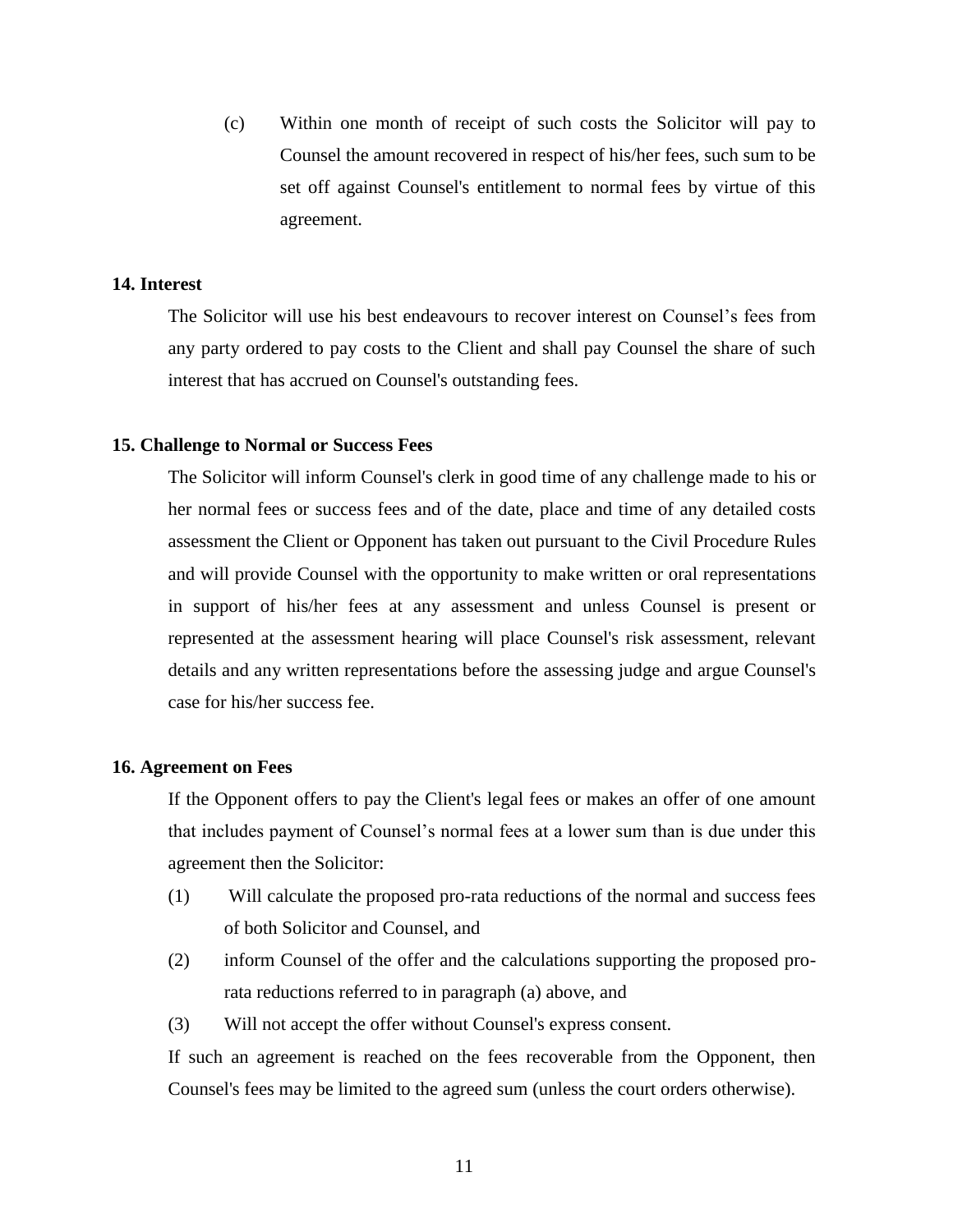# **17. Severance**

If any provision of this agreement is found by any competent court to be invalid, illegal or unenforceable in whole or in part for whatever reason, then it shall be deemed to be severed from this agreement to the extent only of such invalidity, illegality or unenforceability and the remaining provisions of this agreement and the remainder of the provision in question shall continue in full force and effect unimpaired by such severance.

# **18. Jurisdiction**

In the event of dispute, the parties agree to submit to the exclusive jurisdiction of the Courts of England and Wales in respect of any dispute arising out of or under the terms of the agreement between Counsel and Solicitor.

#### **19. Trust**

(1) The Solicitor holds on trust for Counsel such part of the debt that the Client owes the Solicitor as relates to Counsel's fees and, at Counsel's request, will assign the benefit of that debt to Counsel and do all such things as are necessary to perfect Counsel's title to that debt.

(2) The Solicitor further holds on trust for Counsel any sum that he recovers from an Opponent in respect of Counsel's fees and agrees that he will hold such sums in a separate account until he pays it to Counsel.

#### **20. Intellectual Property Rights**

All copyright and other intellectual property rights of whatever nature in or attaching to the Barrister's work product, including all documents, reports, written advice or other materials provided by the Barrister to the Solicitor or the Lay Client belong to and remain with the Barrister. The Solicitor and the Lay Client have the right and licence to use the Barrister's work product for the particular Case and the particular purpose for which it is prepared. If the Solicitor or the Lay Client wishes to use